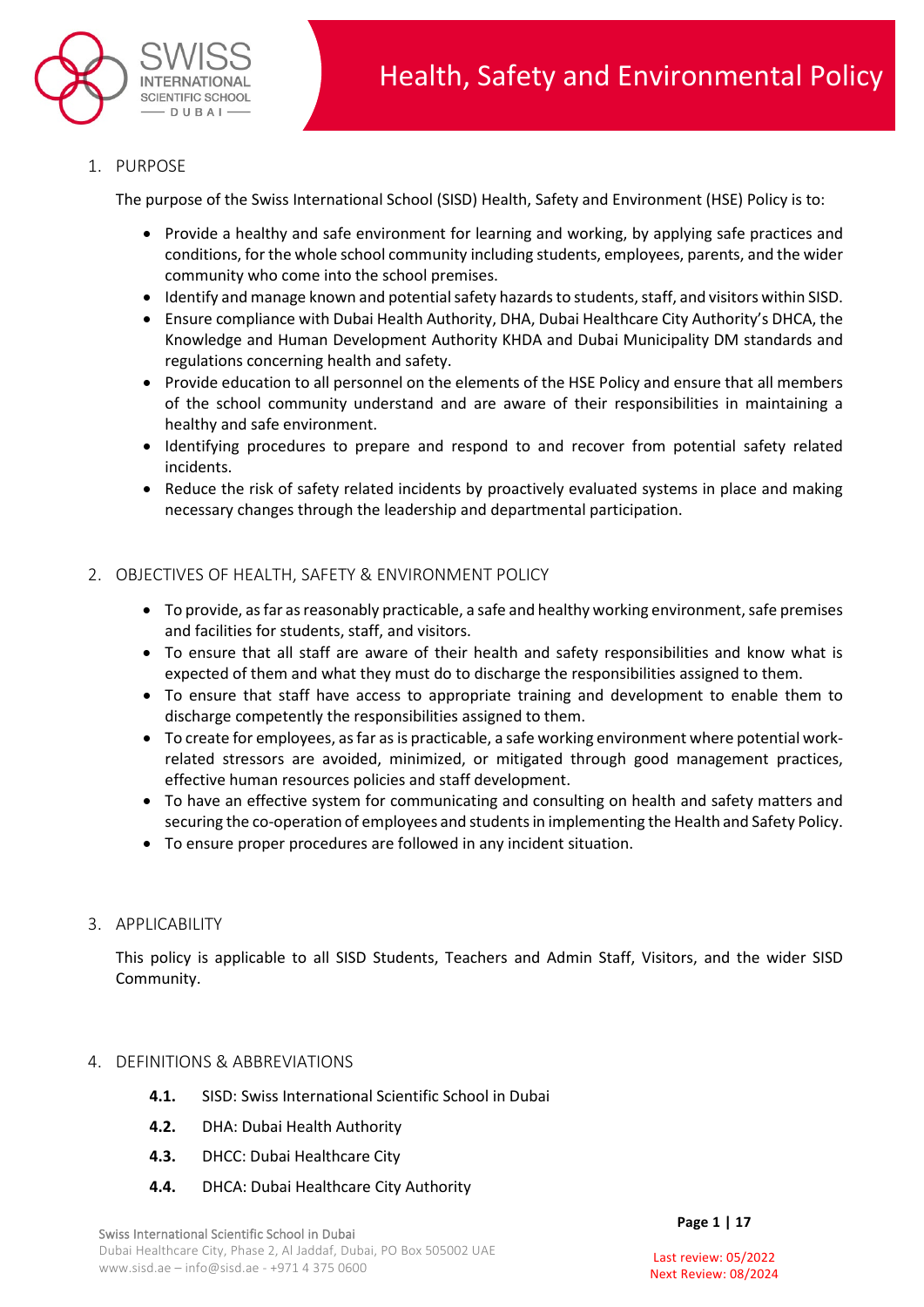

- **4.5.** KHDA: Knowledge and Human Development Authority
- **4.6.** DM: Dubai Municipality
- **4.7.** RTA: Roads & Transport Authority
- **4.8.** HSE: Health, Safety and Environment
- **4.9.** HSE Committee: Health, Safety and Environment Committee
- **4.10.** HSE in-charge: Health, Safety & Environment in-charge, used interchangeably with HSO: Health and Safety Officer. Head of Facilities is the designated HSO
- **4.11.** CPR: Cardio-Pulmonary Resuscitation
- **4.12.** AED: Automated External Defibrillator
- **4.13.** AHA: American Heart Association
- **4.14.** ASHI: American Safety and Health Institute
- **4.15.** Casualty: a person who has suffered an injury or sudden illness.
- **4.16.** CPR Responder, First Aider, First Aid Provider: A trained individual holding a valid first aid certificate to provide first aid to a casualty
- **4.17.** PPE: personal protective equipment
- **4.18.** Hazardous Material: A substance is chemically reactive when it is unstable or could react when exposed to another compound. Hazardous waste that is considered chemically reactive is likely to explode or produce harmful fumes when exposed to other compounds. A flammable substance is anything that is likely to catch on fire, and corrosive substance is something that can corrode, or break down, metals
- **4.19.** Material Safety Data Sheet (MSDS): Is a document that provides workers with procedures for safely handling or working with a particular substance, it includes technical information like boiling points, toxicities, reactivity's, and various numbers. And instructions regarding necessary protective equipment, how to handle spills, first aid suggestions, storage and disposal, and the general health effects. The exact contents and requirements vary by country
- **4.20.** Risk: Define exposure to the chance of injury or loss, hazard or dangerous
- **4.21.** Incidents: An incident usually refers to an unexpected event that did not cause injury or damage this time but had the potential. "Near miss" or "dangerous occurrence" are also terms for an event that could have caused harm but did not
- **4.22.** Near Misses: Unplanned event that did not result in injury, illness, or damage but had the potential to do so. The fact sheet stresses that although near misses cause no immediate harm, they can precede events in which a loss or injury could occur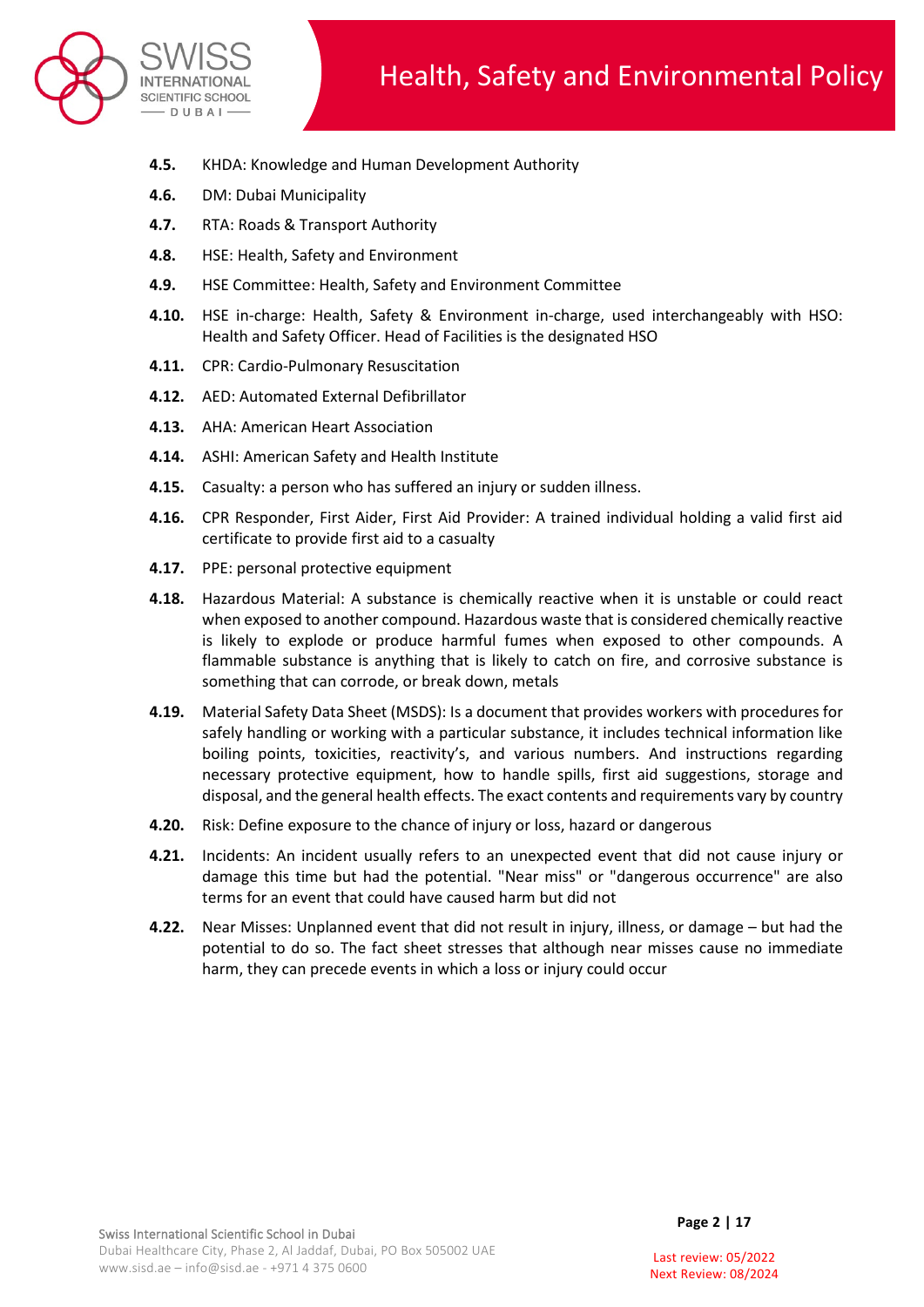

- 5. RESPONSIBILITIES
	- **5.1.** It is the responsibility of all individuals at SISD to follow and implement this policy.
	- **5.2.** The Head of Facilities is the assigned HSO/HSE in-charge and is overall responsible for ensuring that the elements of this plan are implemented. The HSO is part of the HSE Committee who overview all HSE matters and conduct investigations in into incidents.
	- **5.3.** The HSE Committee consists of the Head of School/CEO, Head of Operations, Deputy Head of School, Head of HR, Head of Facilities, and School Doctor.
	- **5.4.** HSE Committee meetings are held weekly and actions arising out of the meetings will be recorded in the meeting minutes. Records of school inspections (including Dubai Municipality, Dubai Health Authority, and DSIB / KHDA) are discussed at these meetings as well.

## **5.5. The HSO and members of the HSE Committee shall take on the following responsibilities:**

- Set the standards outlined within this policy for health and safety, and to ensure that this document is updated, reviewed, and communicated regularly.
- Ensure that facilities, equipment, and systems of work are safe and without risks to health.
- Provide information, instruction, training, and supervision as necessary, to ensure the health and safety of employees, and those who are affected by the work of the school.
- Ensure the site is maintained in a safe condition and without risks to health.
- Maintain the access to and exit from the site in a condition that is safe and without risks to health.
- Help secure a working environment that is safe and without risks to the SISD students, staff, and community.
- Provide adequate arrangements for staff welfare at work and the welfare of students and other visitors.
- Ensure that there are procedures in place to respond to any emergency situations, and that these procedures are practiced on a regular basis.
- provide advice and consideration on health and safety matters and that all staff members are educated on applicable HSE issues
- Investigate all incidents relating to HSE issues. All incident reports should be investigated to identify the root cause(s) of the incidents to develop an action plan that help in improving the processes and preventing the reoccurrence of the incidents in the future, following the Incident Reporting Policy.
- undertake regular site inspections to ensure that a healthy and safe environment is maintained, by conducting regular walkabouts to assess the standards of health and safety around the school.
- Ensure compliance with the regulatory authorities.
- Ensure the handling, storage or transport of articles and substances will be safe and without risk to health.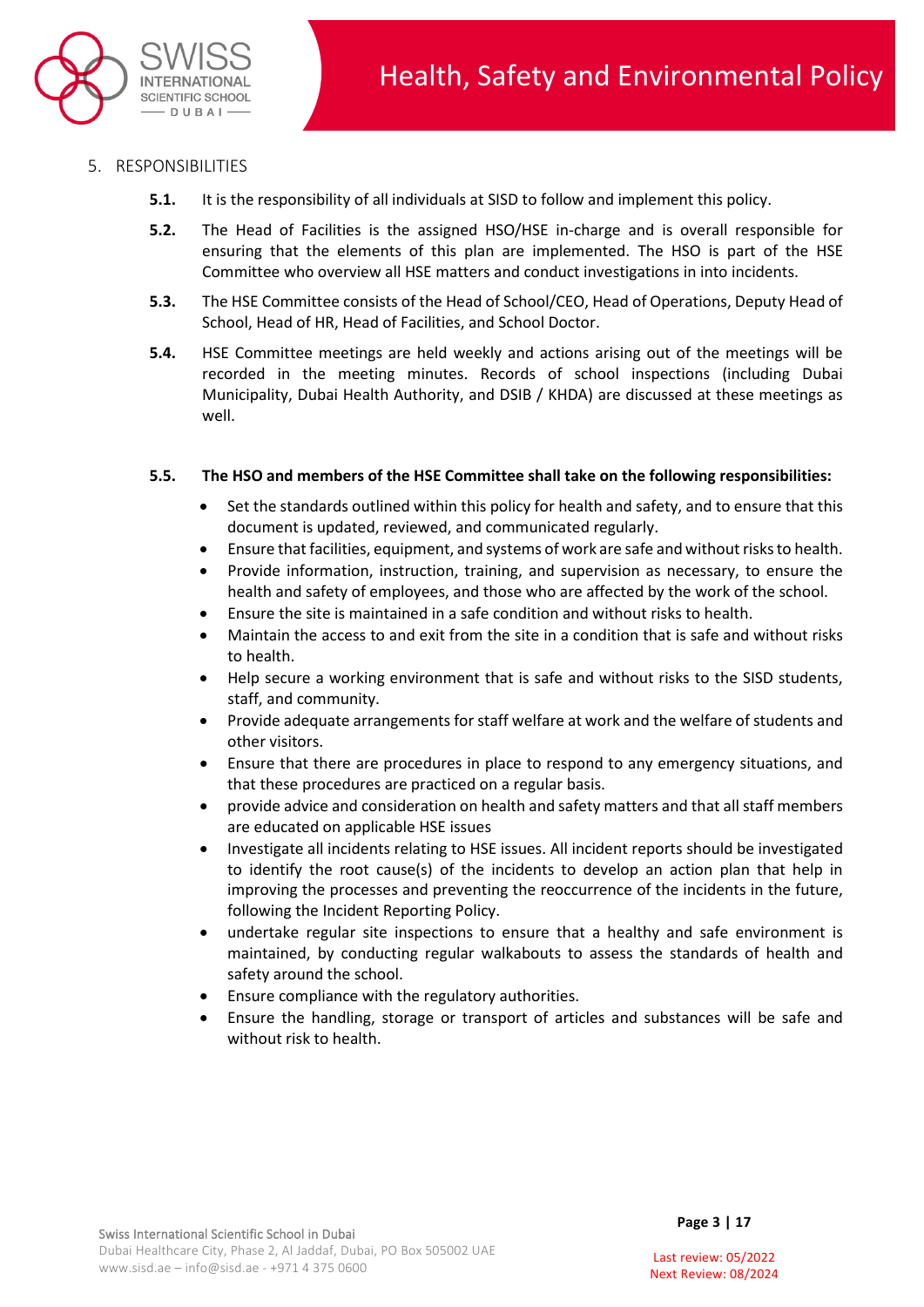

### **5.6. SISD Clinic/Healthcare Team must:**

- Provide first aid and resuscitation to unwell or injured individuals during school operational hours.
- Ensure compliance with the guidelines and regulations from the authorities.
- Ensure that first aid kits are affixed at various locations around the school and that these are checked on a regular basis.
- Ensure that all medicines are kept in a locked cabinet in the clinics/medical rooms and that the administration of these medicines is controlled.
- Report all accidents/incidents and complete the appropriate documentation while informing the HSE Committee.
- Promote healthy living and lifestyle choices throughout the community.

#### **5.7. SISD Staff Members must:**

- Take reasonable care of their health and safety at work and that of other persons who might be affected by their acts or omissions at work.
- Cooperate with management in respect of complying with HSE requirements and take responsibility for the day-to-day implementation of the HSE policy.
- Report immediately, or as soon as practicable, any defects noted with plant equipment,
- machinery or the workplace generally to their line manager. Line managers must raise the issue with the HSO or HSE Committee.
- SISD staff must also be aware to complete an incident form for any related HSE issue, as per the Incident Reporting Policy, to report any accident, near miss incident, dangerous occurrence, or case. Staff must cooperate with management in investigating such accidents or incidents.
- Ensure the safe keeping of their personal belongings and lock away all valuable school assets at the end of the day.

#### **5.8. Contractors, services providers, and external staff must:**

- Familiarize themselves with all hiring and HSE policies and ensure complete compliance with them.
- Take reasonable care of their health and safety at work and that of other persons who might be affected by their acts or omissions at work.
- Cooperate with the management and their line managers in respect to complying with HSE requirements, and exchange information on hazards and risks.
- Deploy safe systems of work to ensure works undertaken within occupied areas of the premises are adequately controlled.
- Report any defects, hazards, or risks without delay.
- Operate any activity in a safe and secure manner and be vigilant.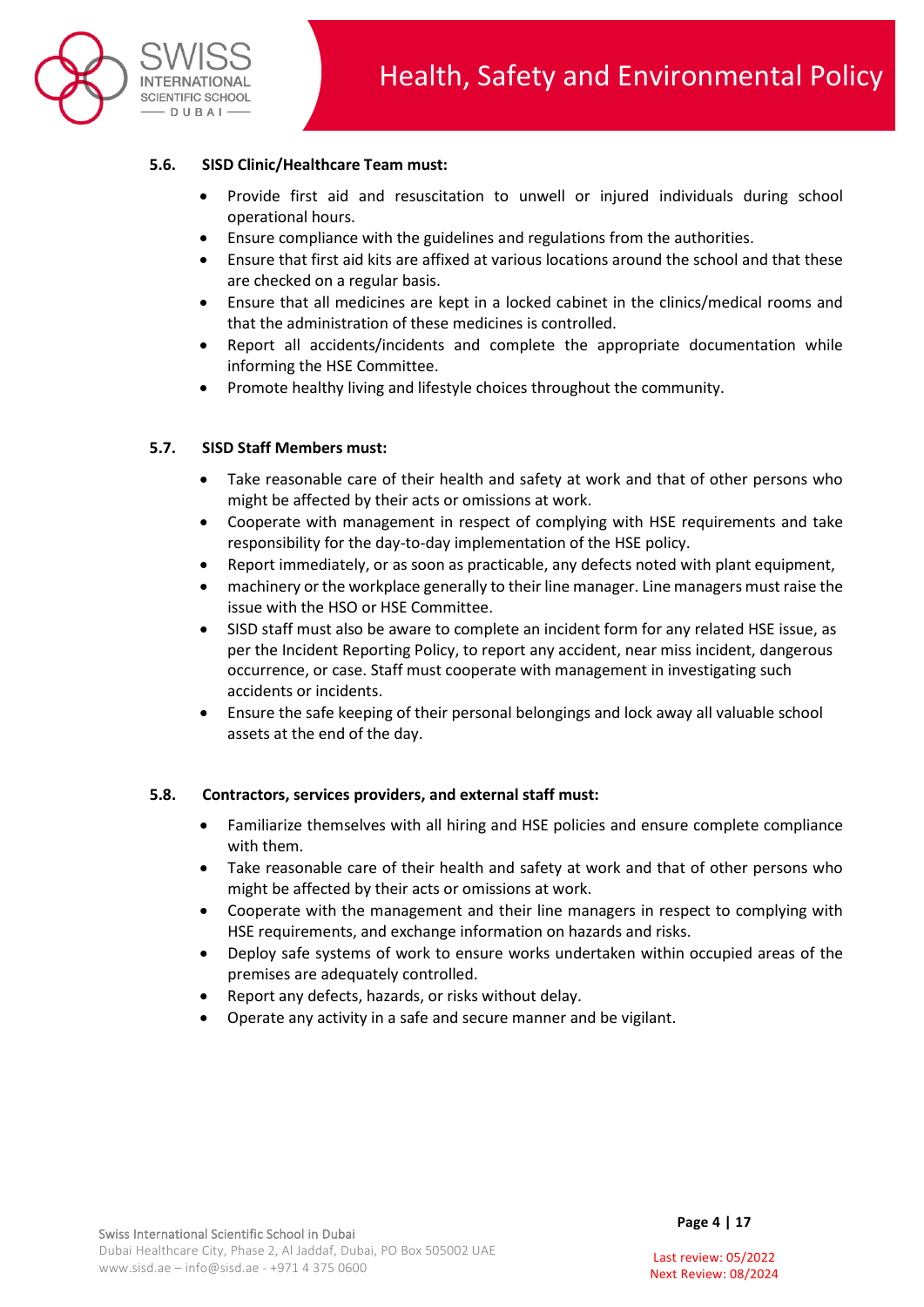

### **5.9. SISD Students are expected to:**

- Comply with school rules relating to general behavior.
- Adhere to instructions and guidance for safety within the school.
- Take note of and observe safety announcements or notifications provided for safety in the school.
- In cases of emergency to remain quiet, listen and follow instructions given by staff.
- Not misuse any equipment or facilities in the school.

#### **5.10. Parents and members of the school community need to:**

- Comply with the school's HSE Policy and familiarize themselves with it.
- Ensure that students attend school in good health and that appropriate equipment and clothing is provided for their children.
- Provide information promptly to the school about absences, illnesses, changes in family circumstances or other issues that affect the welfare of their child.
- Parents have the prime responsibility for their child's health and must provide
- the school with information about their child's medical condition on admission and whenever their child's health status changes.
- Adhere to instructions and guidance for safety within the school.
- Ensure that the school has up to date contact information and that any changes to details are communicated to the school
- Use common sense at all times and to take responsible care for their own safety and that of others.
- Report potential hazards without delay.
- Ensure that access and exit routes are clear, emergency equipment is not tampered with, and clear signage exists giving instruction in the event of an evacuation.
- Take an active role in promoting a positive Health and Safety culture throughout the community.
- Operate any activity in a safe and secure manner and be vigilant and good role models.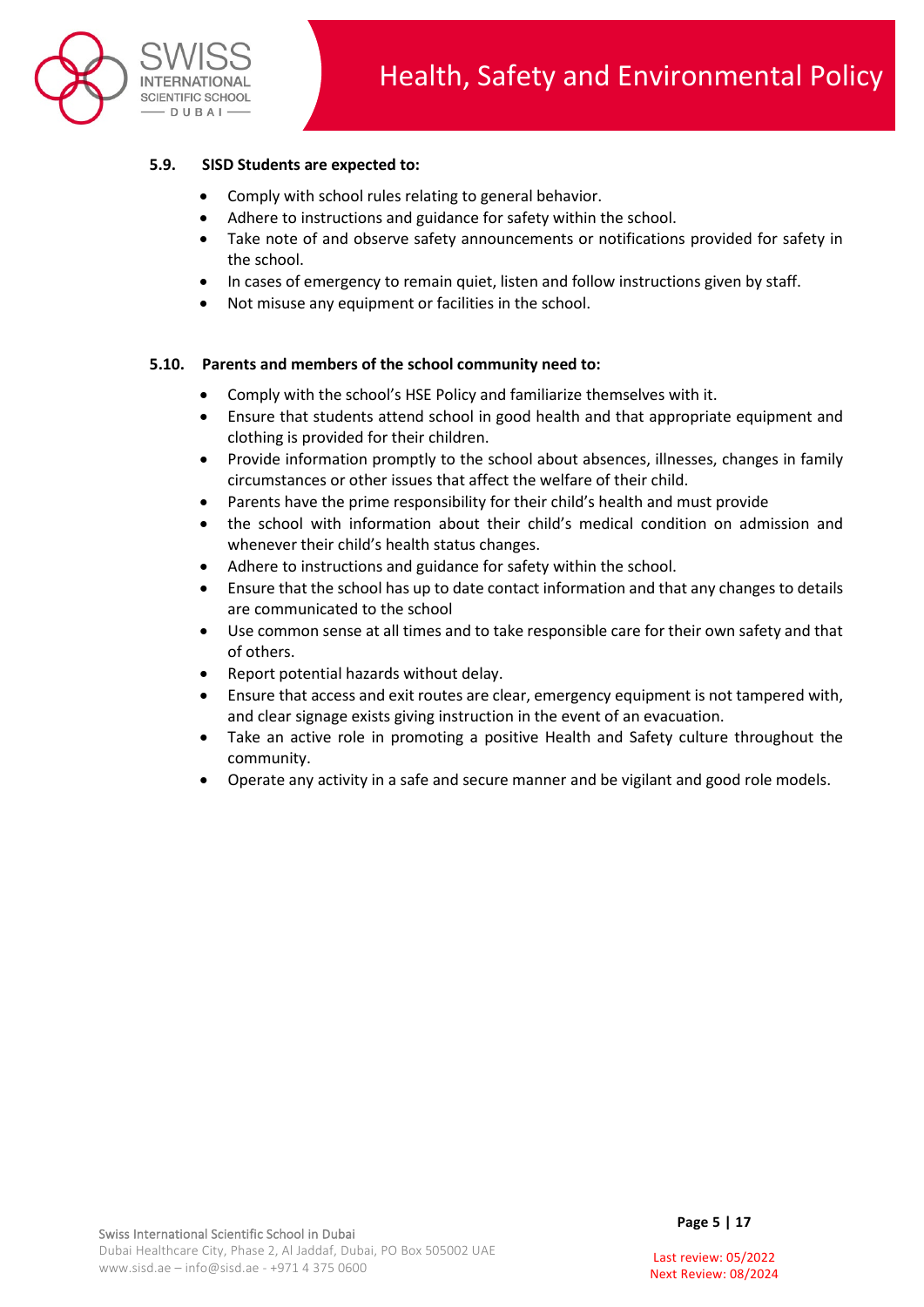

- 6. HSE PROCEDURES & PRACTICES
	- **6.1. IMPORTANT NUMBERS** 
		- **Security Number:**
			- o Extension: 499
			- o Direct landline: 04 375 06 99
			- o Mobile Number: 055 570 46 89

### • **EY/PRY Clinic**

Primary building ground floor, room G06:

- o Extensions: 123 / 125
- o Mobile Numbers: 052 609 5453 / 052 690 7261

## • **School/Sports Clinic**

Sports Complex:

- o Extensions: 172 / 173
- o Mobile Number: 055 611 44 18

### • **MAKANI Number:**

o 3195 889006

#### **6.2. SITE SECURITY**

- 24/7 security provided by an externally appointed company approved and licensed by Dubai Police. All reasonable steps have been implemented to prevent unauthorized entry.
- A network of CCTV's monitored by the security guards.
- Inside and outside parking are available. Indoor parking is accessed via a security barrier and the entrance to the site is access controlled.
- Routine patrols are conducted within the school campus and along the external perimeter of the site.
- During school hours, outside of the normal drop off and pick up times, visitors must sign in with the Security Office or the Reception desk.
- A lanyard system is put in place to maximize safeguarding and child protection.
- An emergency plan and rapid response procedure are in place to deal with any emergency, as well as a lockdown procedure of any threats.

#### **6.3. VISITORS**

- A visitor is defined as any person seeking to enter a school building who is not an employee of the school, or a student currently enrolled in that building.
- All visitors must report to school security desk and reception to sign in.
- All visitors moving around the school site must wear a visitor's badge.
- Visits may be prohibited at certain times e.g., while standardized testing or other assessments are being conducted.
- All visitors must be made aware of the school emergency procedures by the member of staff supervising their visit.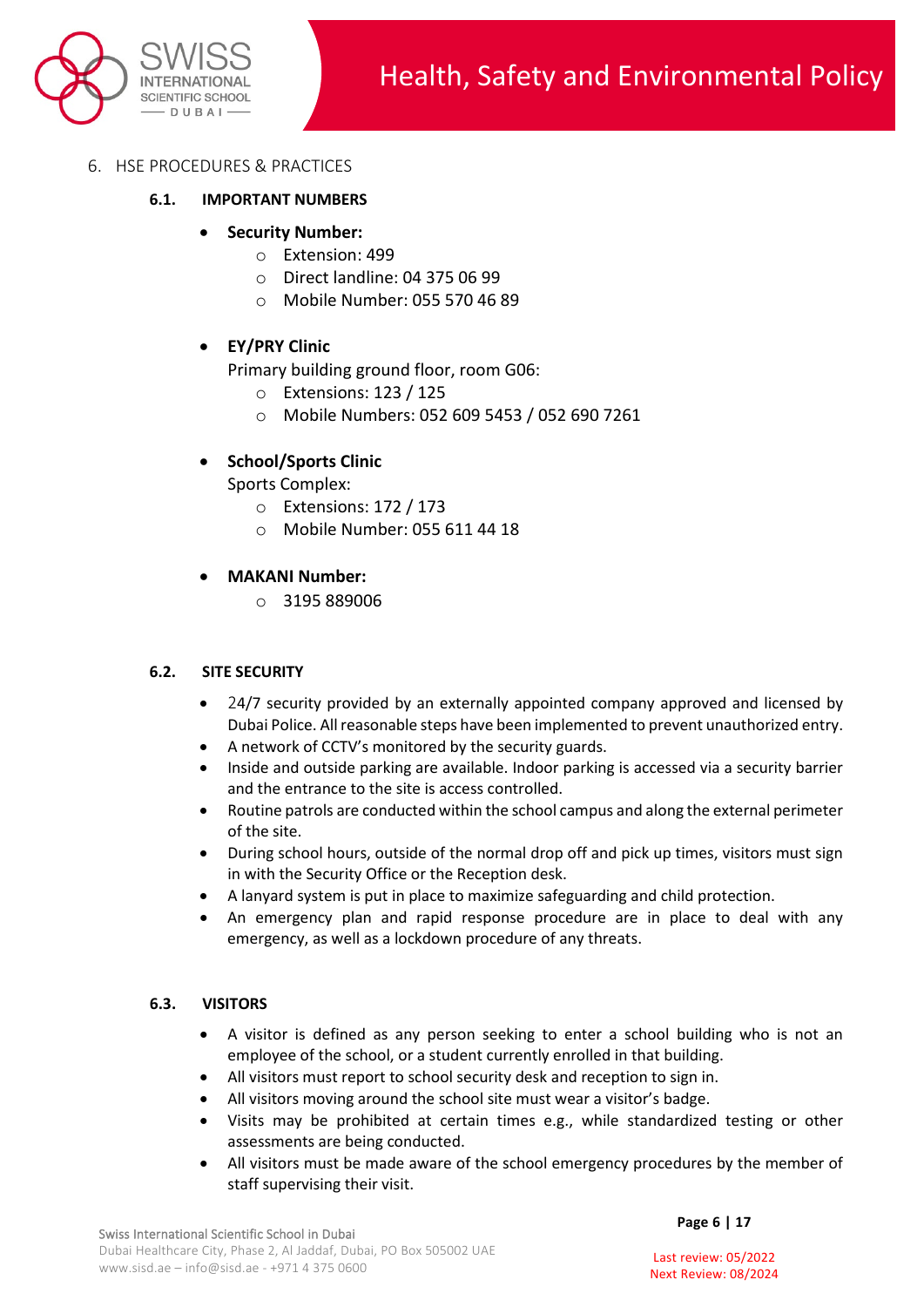

- All school visitors must always comply with the school's policies, administrative rules, and regulations.
- Any visitors on site who are not recognized, or who are not appropriately "badged" should be politely asked their business.
- Staff and students should be encouraged to report immediately any visitor who is not wearing a badge.
- If any visitor experiences any health-related issue, the school clinic team must be contacted and dispatched to provide first aid to the visitor.
- If a visitor is not conducting themselves appropriately, within the premises, the school security should be contacted immediately.
- Please refer to the Visitor Policy & Procedure

### **6.4. HR PRACTICES**

- All staff, including external providers, are thoroughly vetted with regards to police clearances, work permits, visas, and qualifications.
- External providers and contractors are monitored by the Facilities team and the HR team.

### **6.5. SAFEGUARDING**

- The school has a separate policy dealing with the safeguarding of children and young people.
- A designated School Safeguarding Lead has been appointed as part of the Child Protection Team.
- All staff, including external providers, are provided with safeguarding and child protection training before interacting with children.

## **6.6. HSE DURING OPERATIONAL HOURS**

- Guidelines and procedures on safe practices in a teaching environment are adopted and adhered to.
- The school recognizes that a balance must be achieved between independent learning and the necessary supervision to ensure safety.
- Teachers will ensure that they are familiar with all risks that might arise from the tools, equipment, materials and processes they plan for the children to use.
- Teachers will conduct risk assessments where and when necessary and inform all nonteaching staff of the safety procedures and practices related to any of the activities that they support or supervise.
- Risk assessments are conducted for activities to determine where close supervision is required, suitable group size, suitability for whole class participation, where specific skills need to be taught, use of PPE, and levels of hygiene required.
- Students are always supervised, including breaks and playtimes.
- Staff members must ensure that they are present on the relevant playgrounds from the time that outdoor play begins until it is finished.
- All play areas are closely supervised, particularly areas containing large playground
- equipment. Staff on duty are to report any broken or unsafe playground equipment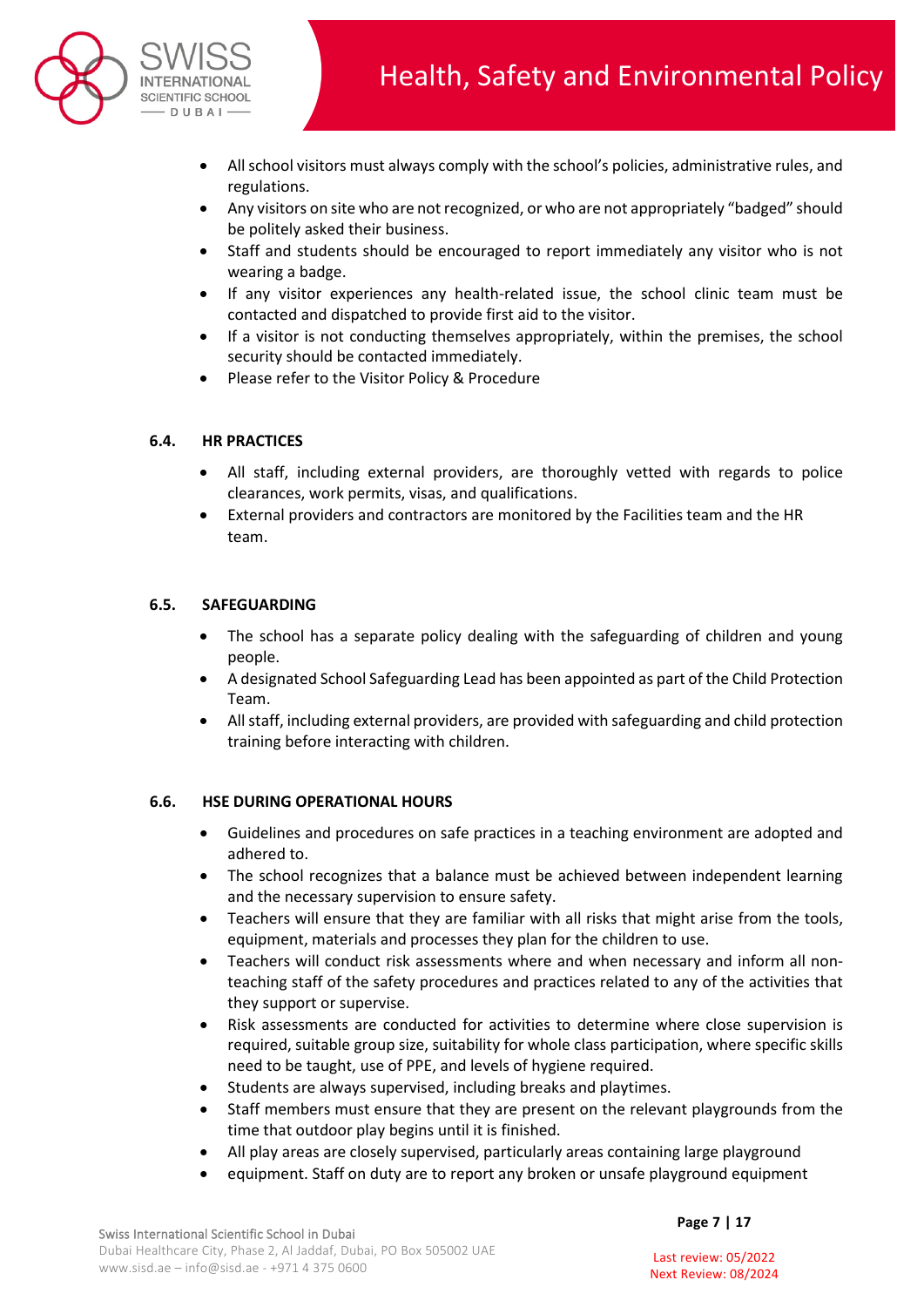

- Attendance registers are recorded daily, and absences monitored.
- Health and safety inspections are carried out at regular intervals.
- A lifeguard is present during swimming pool operational hours.

## **6.7. TRIPS & EVENTS**

- Guidelines and procedures are followed to ensure safety of students during school trips, in-house events, and activities.
- HSE, medical, and safeguarding briefings are arranged before all trips and especially before overnight trips.
- Risk assessments are conducted before any event and field trip, to be finally approved by the Head of School.
- School buses are available for school visits and trips.
- Please refer to the Field Trip Policy

#### **6.8. ARRIVAL, DISPERSAL & TRANSPORT**

- Designated drop-off and pick-up zones are specified around the school which are patrolled by the security team and SISD staff at peak times. These areas are communicated to parents.
- Drop-off and pick-up times are staggering to maximize the safety of students.
- Transport, drivers, and bus attendants are hired from a vetted school transportation provider as required by the RTA.
- School buses are parked in a dedicated depot during drop-off and pick-up times.
- Bus trips are escorted by bus attendants who monitor trips to and from the school, as well as drop-off young students to their classrooms.
- All school buses conform to all RTA regulations and are strictly monitored by Head of Operations and Head of Facilities.
- Incidents, injuries, and medical emergencies occurring on the buses are reported to the school via Bus Incident Form, following the School Bus Emergency Procedure.

#### **6.9. DISABLED ACCESS**

- A designated disabled parking space is provided in the indoor parking.
- Ramps are provided at all curbs to allow access to wheelchairs and other disabilities.
- Disabled toilets are designated throughout the school.
- During Evacuation or Fire Drills a specialized chair is used by designated members of staff to assist with any evacuation of disabled students.

#### **6.10. EMPLOYEE SAFETY**

- All employees have a responsibility in promoting safe and healthy work practices.
- Anything provided by SISD for your health and safety should not be intentionally or recklessly misused.
- You should not attempt to tamper or operate any equipment that you are not authorized/qualified to use.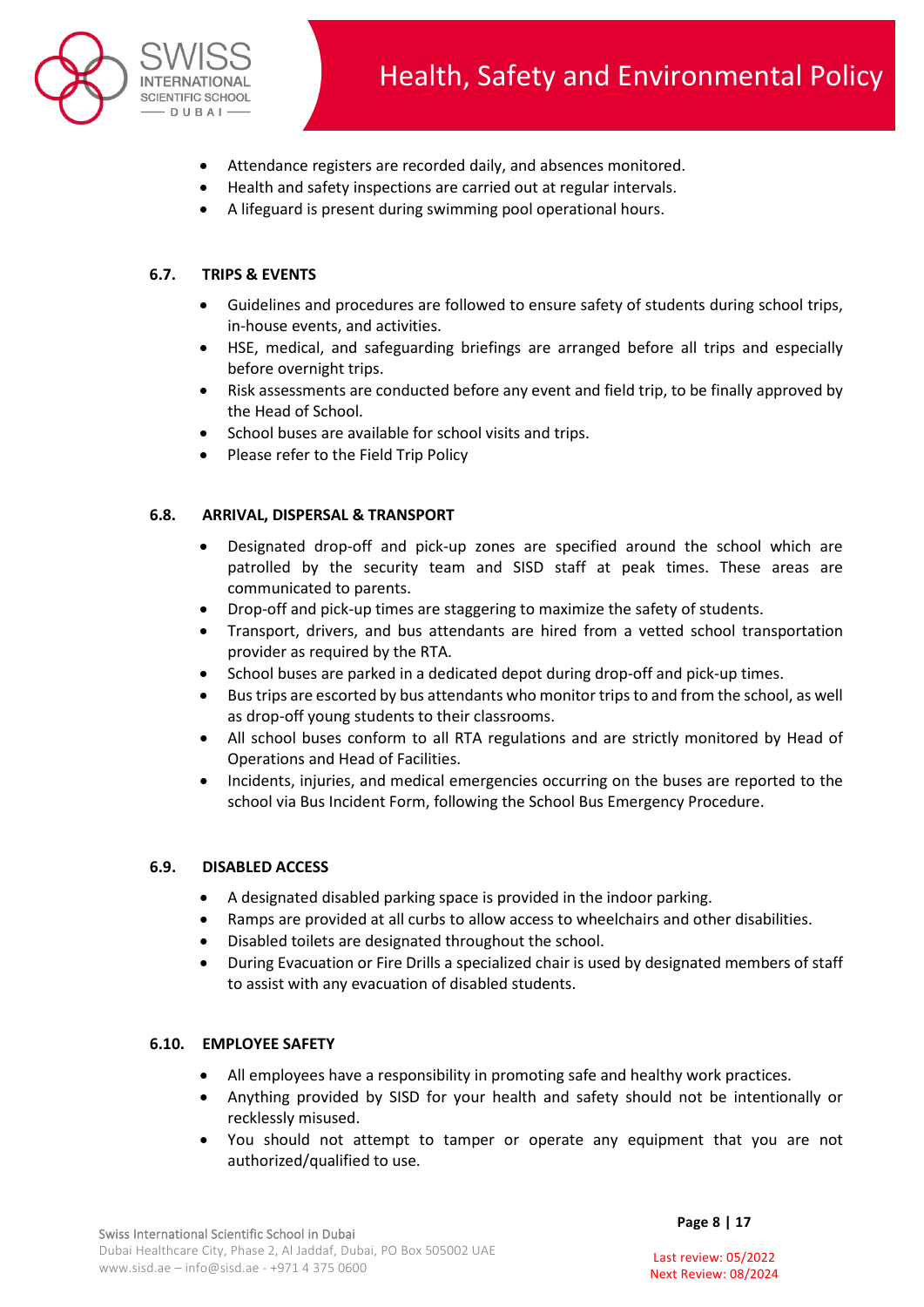

- You should ensure prompt reporting of any incident that has led or may lead to injury, damage/loss of personal or SISD property.
- Ensure that you do not expose yourself or others to personal risk or injury.
- Be vigilant always to safeguard our working environment against the threat of potential fire, flooding, and other emergencies.
- Ensure you are aware of the following:
	- o Emergency Evacuation Procedures and nearest emergency exits
	- o Nearest first aid kits and AED
	- o Nearest first aid provider
- Any activities that involve significant manual handling tasks will be risk assessed and where appropriate, training provided for the staff.
- Line managers are responsible for assessing the appropriate approach to handling and may seek advice from the HSE Committee

### **6.11. LONE WORKING**

- Employees must declare their intention to work after school hours or in the weekends to their line managers beforehand. They must also inform the Security team of their time of arrival and location of working for safety and evacuation purposes.
- Line Managers will ensure that lone working is risk assessed and that appropriate control measures are put in place to mitigate those risks.
- Staff also have a responsibility to ensure their own health and safety and assist in the operation of any systems designed to provide for their safety
- The Facilities team will be responsible for ensuring that lone-working contractors are always working on site safely.

#### **6.12. FIRE HAZARD & RESPONSE**

- A fire plan, indicating position of assembly points, fire exits, etc., along with fire evacuation signs are displayed throughout the school.
- The school meets all the requirements set out by the Civil Defense and Dubai Municipality with regards to fire-fighting equipment, legislation in the use and the maintenance of fire extinguishers.
- Fire extinguishers are kept on all levels of the school building and are easily accessible.
- Records are kept on maintenance arrangements, including inspections on alarms and fire extinguishers.
- Fire drills are carried out at routinely with evacuation times recorded and **f**eedback recorded on exit procedures.
- All employees are required to:
	- o Memorize the evacuation procedure, and the emergency exits and assembly point location.
	- $\circ$  Become familiar with the position of firefighting equipment and the correct method of operation of extinguishers and never interfere with or misuse the fire equipment.
	- o Keep fire exits, routes and access to firefighting equipment clear of any obstructions; do not wedge fire doors open.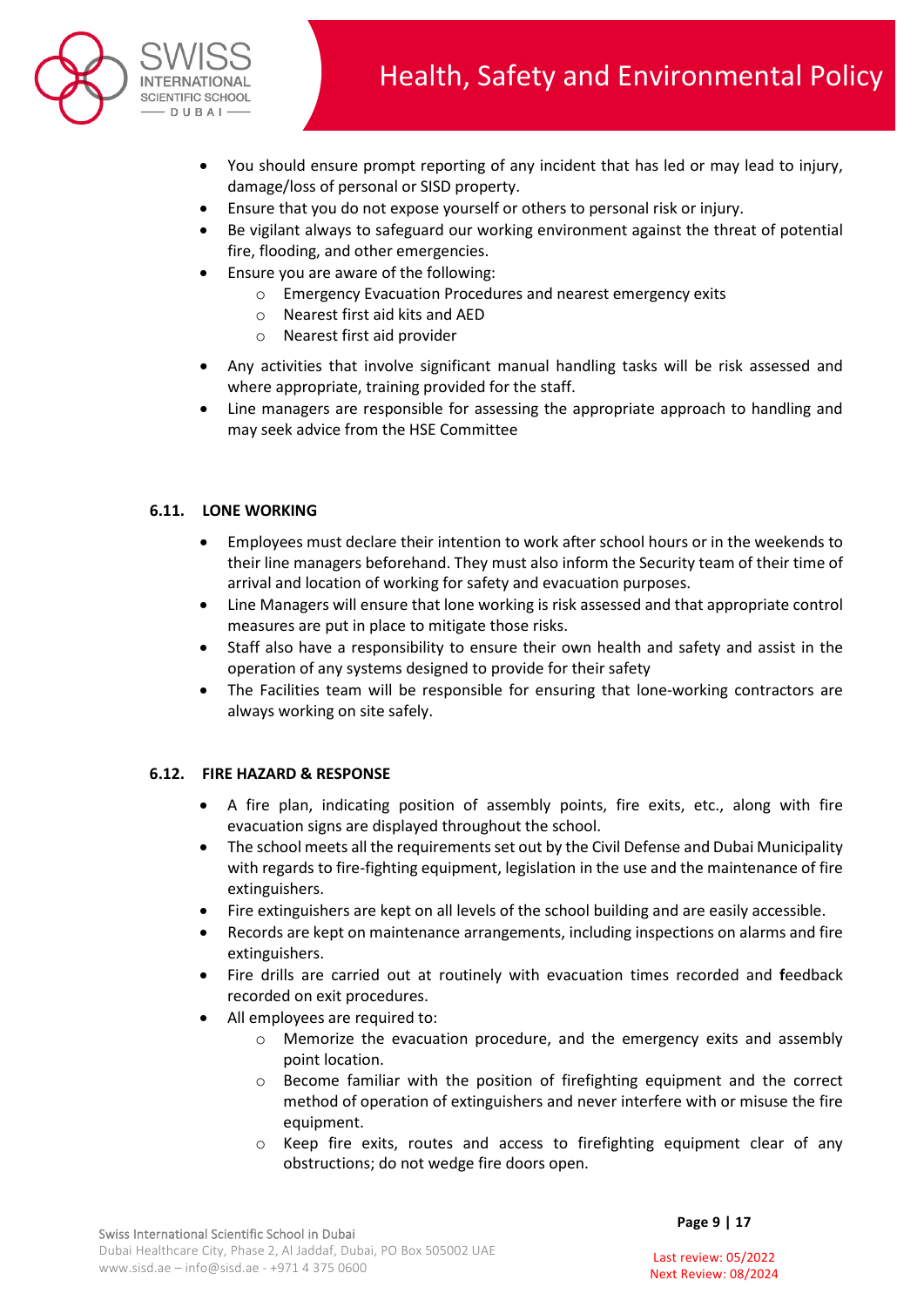

- $\circ$  Keep all working areas free of waste as far as possible and those areas which are not easily accessible. Keep all combustible materials at safe distance from heating appliances.
- o No smoking on the premises.
- $\circ$  If anything is noticed that could be a fire hazard, it should be rectified if easy and safe to do so or reported to the HSO.

### **6.13. EXTREME WEATHER**

- Weather temperatures are monitored and dictate outside activities and play.
- Please refer to the Hot & Severe Weather Policy.

#### **6.14. EMEREGENCIES & RESUSCITATION**

- The school clinic team members provide first aid and resuscitation to unwell or injured persons in the school.
- The school ensures adequate number of trained and certified staff on the school premises to ensure a safe environment, and prompt first aid treatment for students, visitors, and staff members, should an emergency arise.
- All accidents to students and staff are recorded by the school clinic team daily. If a serious accident occurs at school an ambulance will be called, and the child/employee transferred to the hospital arranged for emergency transfer unless otherwise requested by the parents. The child will be cared for by the clinic team or first aid trained member of staff. A member of staff will accompany the child to the hospital.
- Trained staff, i.e.- first aid providers or CPR responders, can provide first aid and assist a casualty until the clinic team members arrive.
- SISD follows the latest CPR guidelines published by AHA and ASHI, as dictated by the health authorities.
- In cases of emergency and in the unavailability of the clinic team, staff members are responsible for the following:
	- o Decide with government healthcare services to provide ambulance services in case of emergency and non-emergency transfer of their patients.
	- o Call the hospital of choice to arrange for patient transfer. Preferred Medical Facility: City Hospital Mediclinic, DHCC, Dubai
		- 04 435 9999 or 800 1999
	- o Provide the following information:
		- **E** Company Name.
		- Your name and phone number.
		- MAKANI Number: **3195 889006**
		- **Exact location within the building.**
		- Nature of the emergency.
		- Do not hang up until advised to do so by the dispatcher.
- Please refer to the Procedure and Policy for Accidents, Injuries and Medical Emergencies.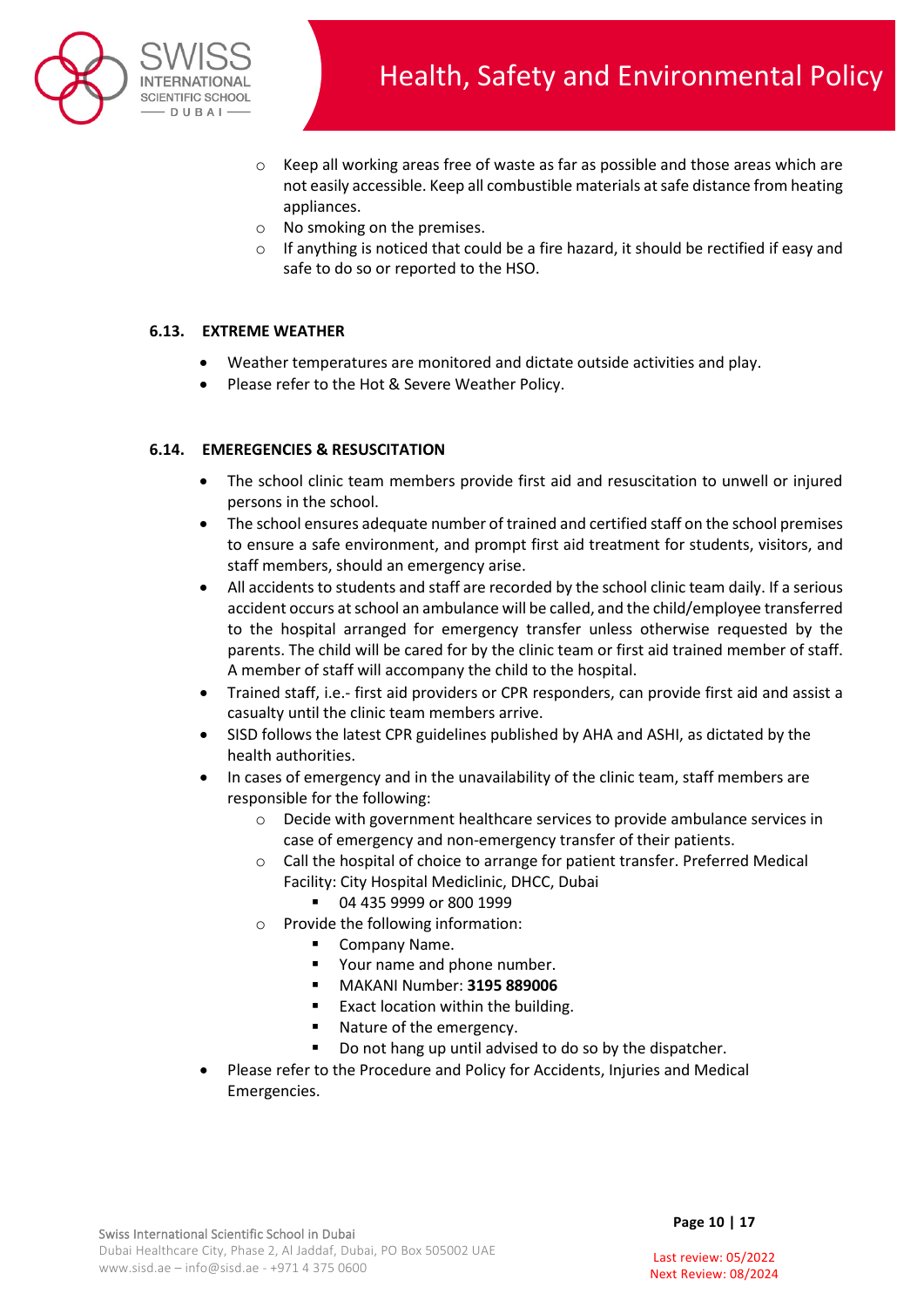

## **6.15. FIRST AID KITS & AEDs**

- First aid kits are placed throughout SISD premises in strategic locations.
- The clinic team check first aid kits routinely to restock/replace items as needed.
- Locations of the first aid boxes are shared on the Clinic and Healthcare folder on the school's SharePoint and shared with staff members via email.
- Please notify the school clinic team if you use a first aid kit to be refilled.
- AEDs are placed in strategic locations and a list of their locations is also shared with staff.
- Please refer to the First Aid and Emergency Policy.

#### **6.16. ACCIDENTS, INCIDENTS AND HAZARD REPORTING:**

- The Incident Reporting Policy must be adhered to while reporting any incident or accident.
- Incidents, accidents, or injuries in the workplace must be reported to the HSE in-charge or the clinic team.
- Hazards or risks identified in the workplace must be reported immediately by staff members to the HSO or Facilities team who will investigate the hazard/risk.

### **6.17. COVID-19**

- The school follows the guidelines and protocols relating to COVID-19 as issued by the KHDA and the health authorities.
- Please refer to the COVID-19 Protocol and Stay Home if Unwell Policy.

#### **6.18. RISK ASSESSMENT**

- Regular and systematic inspections and risk assessments of all potential hazardous substances and work activities will be made by, or under the authority of, the HSE Committee and will consider all the relevant regulations and code of practice.
- Specialist advice will be obtained if necessary and the risk assessment will be reviewed periodically.
- Risks should be assessed in a manner that ranks them by severity/probability for prioritization and control measures identified and put in place that are proportional to the level of risk.
- Any significant findings will be recorded and appropriate preventative and/or protective measures taken as necessary. The outcome of the risk assessments should be communicated to those affected and maintained on the records of the department.
- Risk assessments should be reviewed at least annually or where there is a change in circumstances.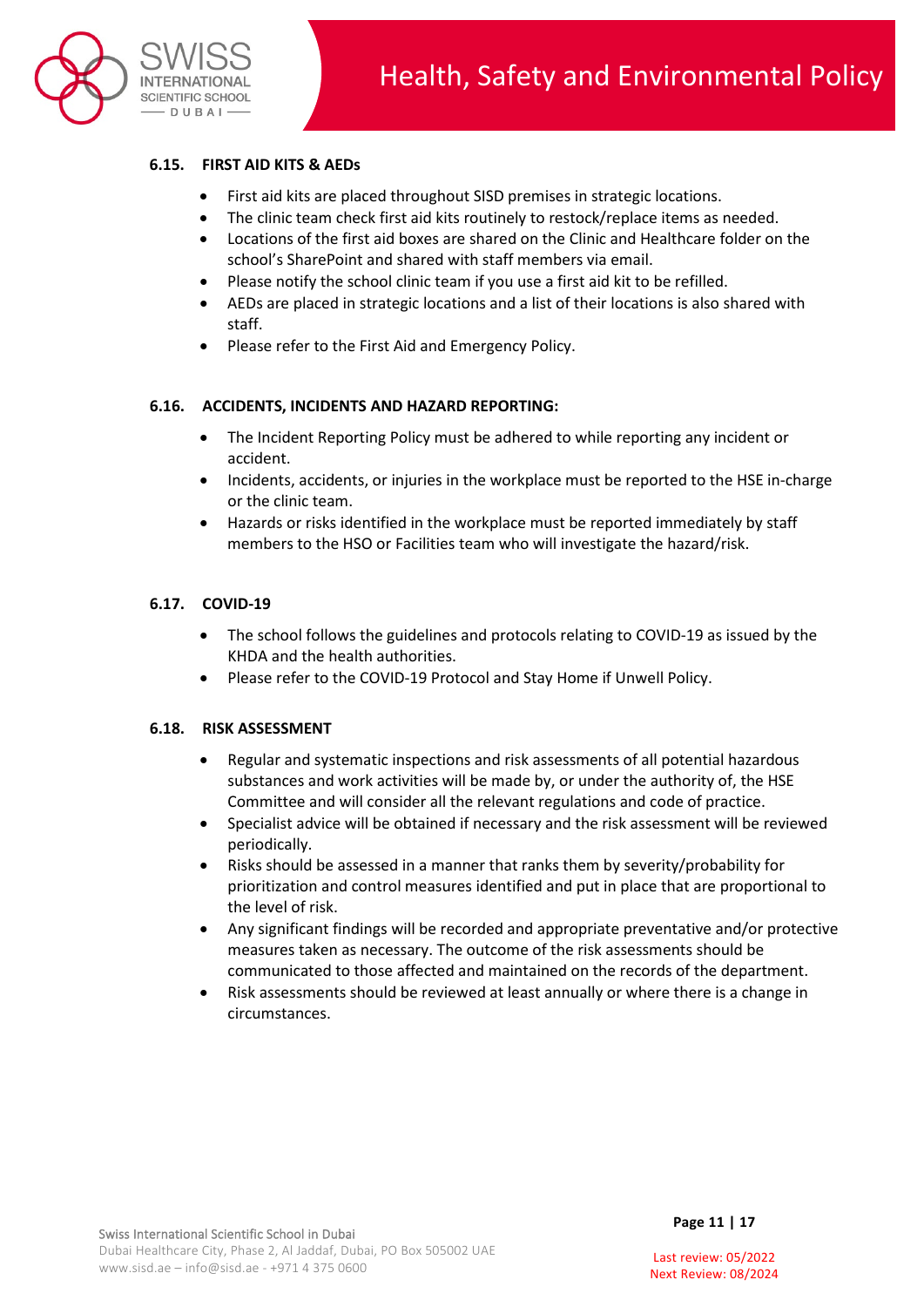

## **6.19. UTILITY SYSTEM & SITE MAINTENANCE**

- SISD operates and maintains all utility systems such as emergency power systems, electrical distribution, emergency power, heating, ventilation, and air-conditioning, plumbing and facility communication systems.
- SISD also maintains regular maintenance records that detail current and accurate inventory of system and components of the utility systems that require regular observation and / or maintenance.
- Site maintenance is undertaken by a certified and approved external provider company who report to the Facilities Team.
- Preventive Maintenance Plans for ensuring ongoing performance for MEP equipment's (i.e., AHU, FAHU, Pump, Electrical DB's others).
- Drinking Water:
	- o SISD has drinking water fountains/dispensers for the students and staff in all floors which has classes and portable water dispensers in all Admin Offices to have adequate filtered cold drinking water facilities. Water dispensers are easily accessible for disabled persons.
	- o Drinking water are cleaned and maintained regularly. Fountains/dispensers are inspected by Dubai Municipality approved contractors to prevent contamination. Full water analysis reports are submitted.
- Water tanks cleaning takes place regularly. Water analysis is done by an independent DM-approved contractor on all water storage tanks. A full report and water analysis reports are submitted after.
- All Plumbing system are maintained by Effective management to accommodate facility needs.
- All HVAC system are frequently maintained and inspected.
- Correct temperature, humidity and air flow maintained to ensure a comfortable environment inside the facility, regardless of the climatic conditions outside.
- Grounds, landscapes, grass, vegetation, and plants are regularly mowed and maintained by an approved external contractor.
- Swimming pools are routinely cleaned, and deep cleaning is completed during school closure.
- External contractors, who report to the Facilities Team, maintain, and monitor the pools for cleanliness, temperature, chlorine, pH levels, and microbiological analysis.
- Waste disposal is undertaking by a DM-approved waste removal company. Medical waste is collected by a separate contractor who is DM and DHA approved.

#### **6.20. CLEANING & HYGIENE**

- Sanitary facilities are being maintained in a clean hygienic condition and free from odor with regular cleaning.
- Routine cleaning of all areas of the school is undertaken by a certified and approved external provider company and is supervised by the Facilities Team.
- During school hours, male and female cleaners oversee regular cleaning of the toilets and cafeteria on a rotational basis and other social areas such as staff and student common rooms.
- When areas are soiled by body fluids or potentially infectious material, all organic or soiled matter is removed. Cleaning commences then with soap and water and the area is then disinfected with a DM approved disinfectant solution.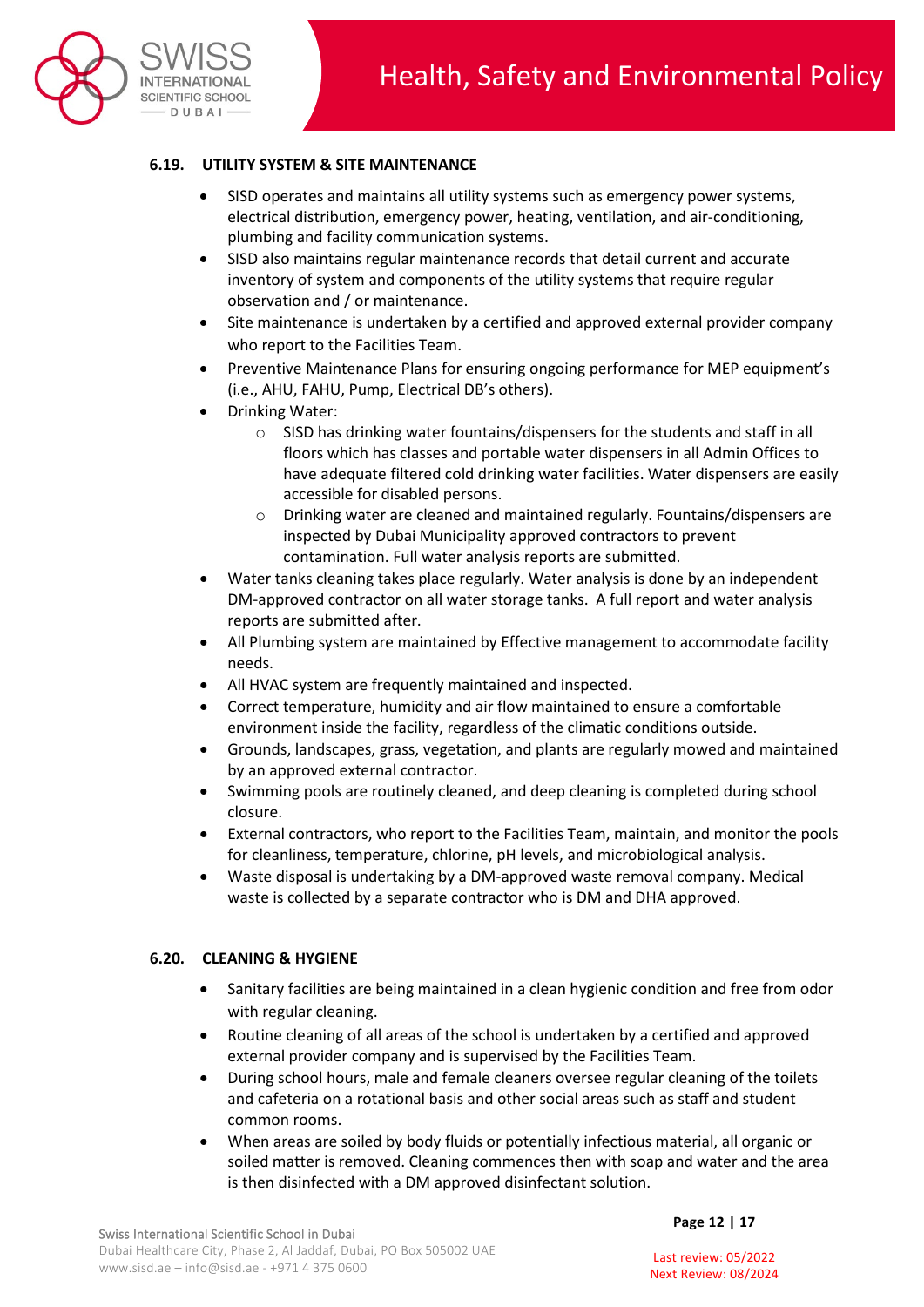

- Washrooms:
	- $\circ$  Washrooms are always kept clean. Cleaners inspect and clean the washrooms and toilets multiple times a day.
	- o Toilets are thoroughly cleaned and disinfected daily and are washed down with a DM-approved sanitizing solution.
	- o Washrooms have sufficient toilet paper and soap, easily available and in easy reach for all. This is the responsibility of the cleaners to maintain.
- Hand sanitizers are located throughout the school.
- MSDS (Material Safety Data Sheet) information is held for all chemicals used and all are approved for use in schools.
- Care is taken when cleaning with dangerous or poisonous chemicals or substances. Cleaning with these substances is only permitted when children are not directly present.

# **6.21. PEST CONTROL**

- SISD is committed to providing students a safe environment. It seeks to prevent children from being exposed to pests and pesticides.
- While pesticides protect children and property from pests such as insects, weeds, and rodents that may be found in the school and its surrounding grounds, under some circumstances they may pose a hazard to children and employees.
- To minimize potential pesticide exposure to children, pest control practices in this school may involve a variety of effective chemical and non-chemical methods.
	- o Ensure to have an agreement with Dubai Municipality approved and licensed company.
	- o Ensure that pesticides are used only by certified pesticide applicators or individuals operating under their supervision.
	- o Ensure that pesticides are not used when children are present or are likely to be exposed to a liquid pesticide residue.

## **6.22. ELECTRICAL SAFETY**

- All electrical sources in SISD are according to local regulations (DEWA) standards to ensure the health and safety of each person is not compromised.
- All electrical panels are visibly labelled on the external surface of the panel door. The label must state "electrical hazard" for electrical sources.
- All electrically operated medical equipment is routinely checked by an authorized person. Evidence of last checked date are kept as records.
- The instruction manuals and guidelines and operating procedures are available for verification and include calibration and validation requirements.
- Electrical Safety checks are included in annual service of the equipment and separate print out of this retained for records.
- All maintenance, calibrations, repairs, and safety checks are to be clearly and fully documented in service reports.
- The use of 2 pin pugs is discouraged in SISD. Standard 3 pins adaptors must be used. Similarly, in the case of extension boards the cables must be secured and not run across access routes or over loaded.
- It is forbidden to replace burnt-out fuses, or fit fuses which have a higher rating than the specified rating.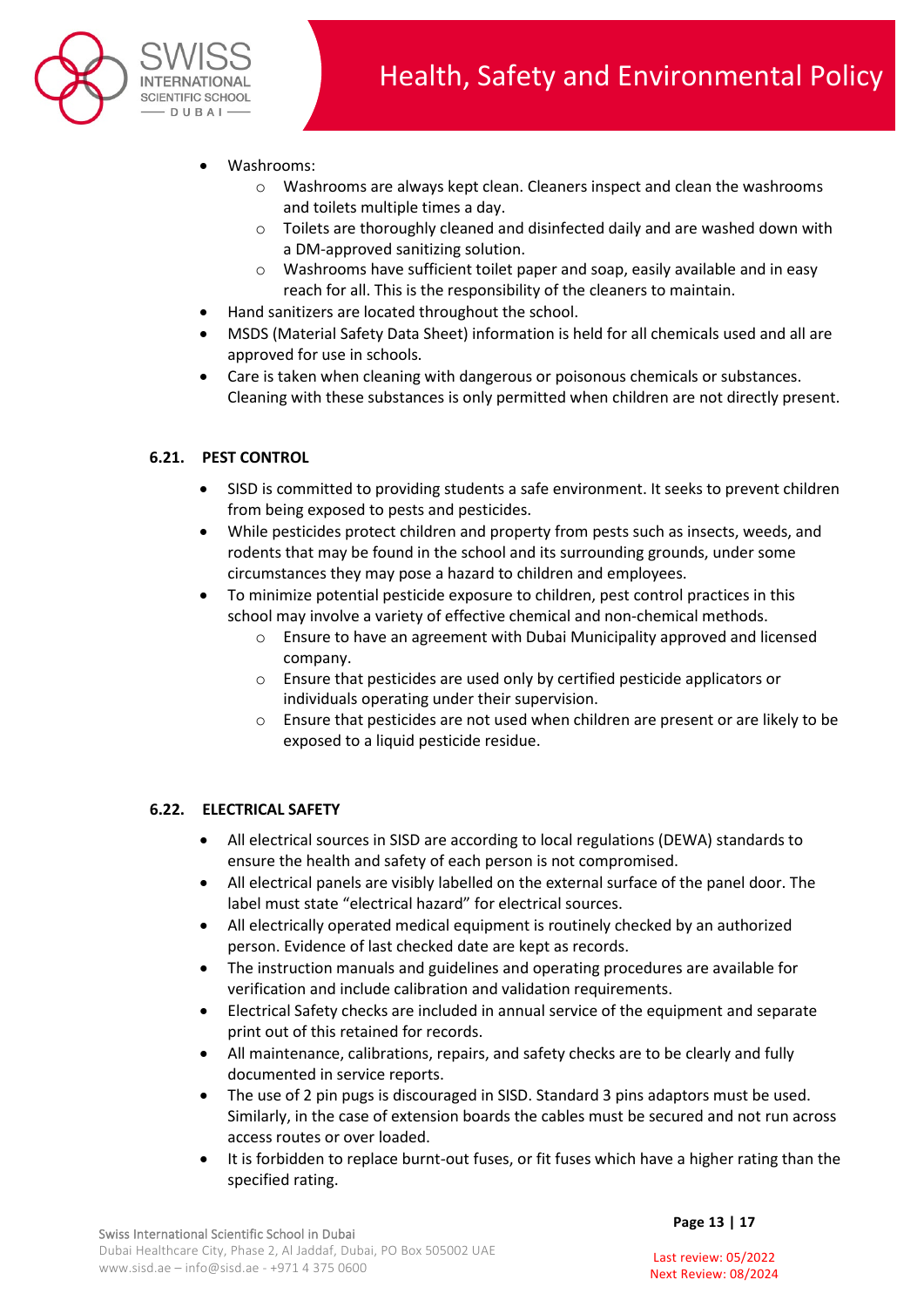

- Electric heaters, motors, fans, transformers, etc. must not be covered, but are to be protected so that they are not subjected to moisture, water, oil, or steam.
- During break in the work and when work is finished for the day, lighting, electric motors, are to be switched off.
- Isolation is necessary, must be carried out before undertaking any repair/maintenance work on electrical installations.
- The Electrical board, Isolator box should be padlocked during the maintenance progress time.
- The sign "maintenance in progress "should be hanged at the point of Isolation.
- Electrical sources, cables, boards, and appliances should be kept a safe distance away from water sources. Electrical devices which are designed to be near or contain water.

## **6.23. COMPRESSED GASES**

- All stored Cylinders should be labeled Empty / In-Use / Full status condition.
- Cylinders should be properly always secured whether attached to a wall or cylinder rack.
- Caps used for valve protection should always be kept on the cylinders except when the cylinder is being used.
- Cylinders should not be used for rolling, supports, or any purpose other than the transportation and supply of gas.
- Cylinders should be stored in a well-ventilated area away from flames, sparks, or any source of heat or ignition.
- No smoking signs posted and clearly visible to show the presence of compressed gas cylinders.
- Wrappers shall be removed from cylinders prior to storage.
- Before equipment is disconnected from a cylinder, the cylinder valve is closed, and pressure released from the device.
- Do not attempt to repair cylinder valves or their relief devices while a cylinder contains gas pressure. Tag leaking cylinders or cylinders with stuck valves and move to a safe, secure outdoor location.
- No flammable gases or liquids stored with oxygen and nitrous oxide.
- Full and empty cylinders of all gases should be stored separately and identified by signs to prevent confusion.
- No source of open flame is permitted in areas where compressed gas cylinders are in use.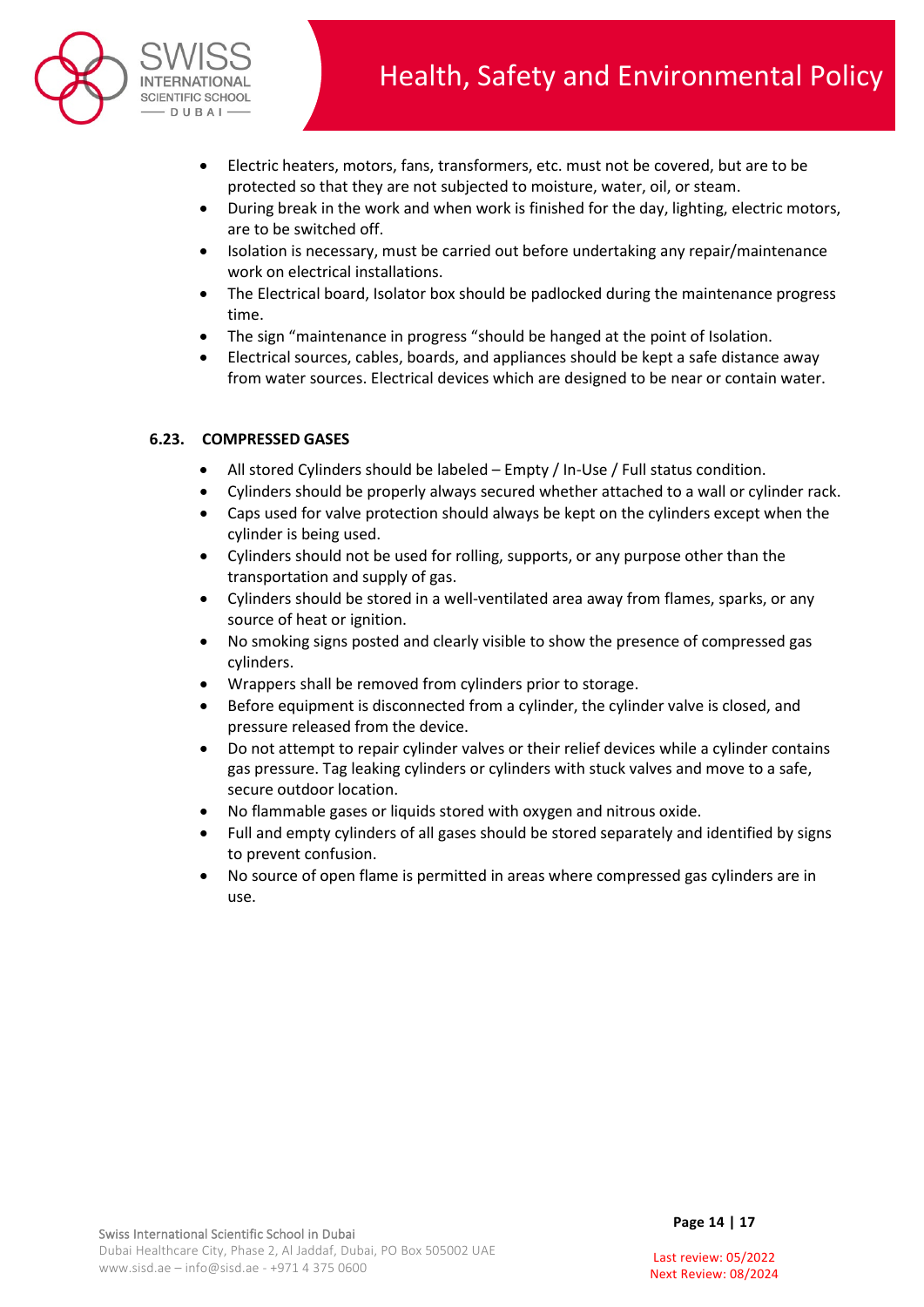

# 7. DISASTER MANAGEMENT AND CONTROL PROCEDURES

• Please refer to the Emergency Response Plan, Emergency Evacuation Procedures, and Lockdown Procedures.

## **7.1. FIRE RESPONSE/EMERGENCY EVACUATION**

- The school is linked to a 24/7 response system, which is a direct link to the emergency services in the event of an alarm sounding.
- Access and egress routes are monitored to ensure they are always free from obstruction and clearly signed.
- Civil Defense approved contractors are appointed to maintain the firefighting equipment and the fire alarm system. Compliance is monitored internally by the Facility Supervisor, the Head of Operations and externally by Civil Defense. Periodic external inspections of the systems are carried out to ensure compliance and advise on new or best practice.
- Evacuation Procedure in the event of fire:
	- o If you discover a fire, do not panic.
	- $\circ$  Remove anyone from immediate danger; this means from the room/ office of origin or in the immediate vicinity of the fire if it is safe to do so.
	- $\circ$  If the fire is small and contained, locate the nearest fire extinguisher, and use it (if you know how to use it).
	- o Locate the nearest fire alarm/ break glass point and activate it.
	- o Close the door of the room of origin, without taking personal risks.
	- o Alert people in the surrounding rooms/offices.
	- o Leave the building by the nearest emergency exits.
	- $\circ$  DO NOT try to use the elevators as a means of leaving the building.
	- o Report to the Assembly Point (Football Field).
- Identify and familiarize yourself with your nearest fire exit and escape routes as soon as possible. All fire exits and escape routes are clearly marked within SISD premises.
- Please refer to the Full Campus Emergency Evacuation Procedure.

#### **7.2. ELEVATOR FAILURE**

- If you become trapped in an elevator, activate the elevator emergency alarm within the elevator car.
	- o Stay calm.
	- o Activate on-board emergency telephone or alarm.
	- o Keep the occupants of the elevator calm.
	- If you hear an elevator alarm, please take the following actions:
		- $\circ$  Keep the occupants calm and wait for help to arrive. Do not attempt to exit the car unless directed to and assisted by emergency personnel.
		- $\circ$  Elevators have mechanical safety brakes that will operate in all situations, even during power failures.
		- o DO NOT attempt to open the elevator car door.
- The activation of an elevator lobby smoke detector will cause building elevators to return non-stop to the main floor and lock with the doors open. Never use an elevator to evacuate a building.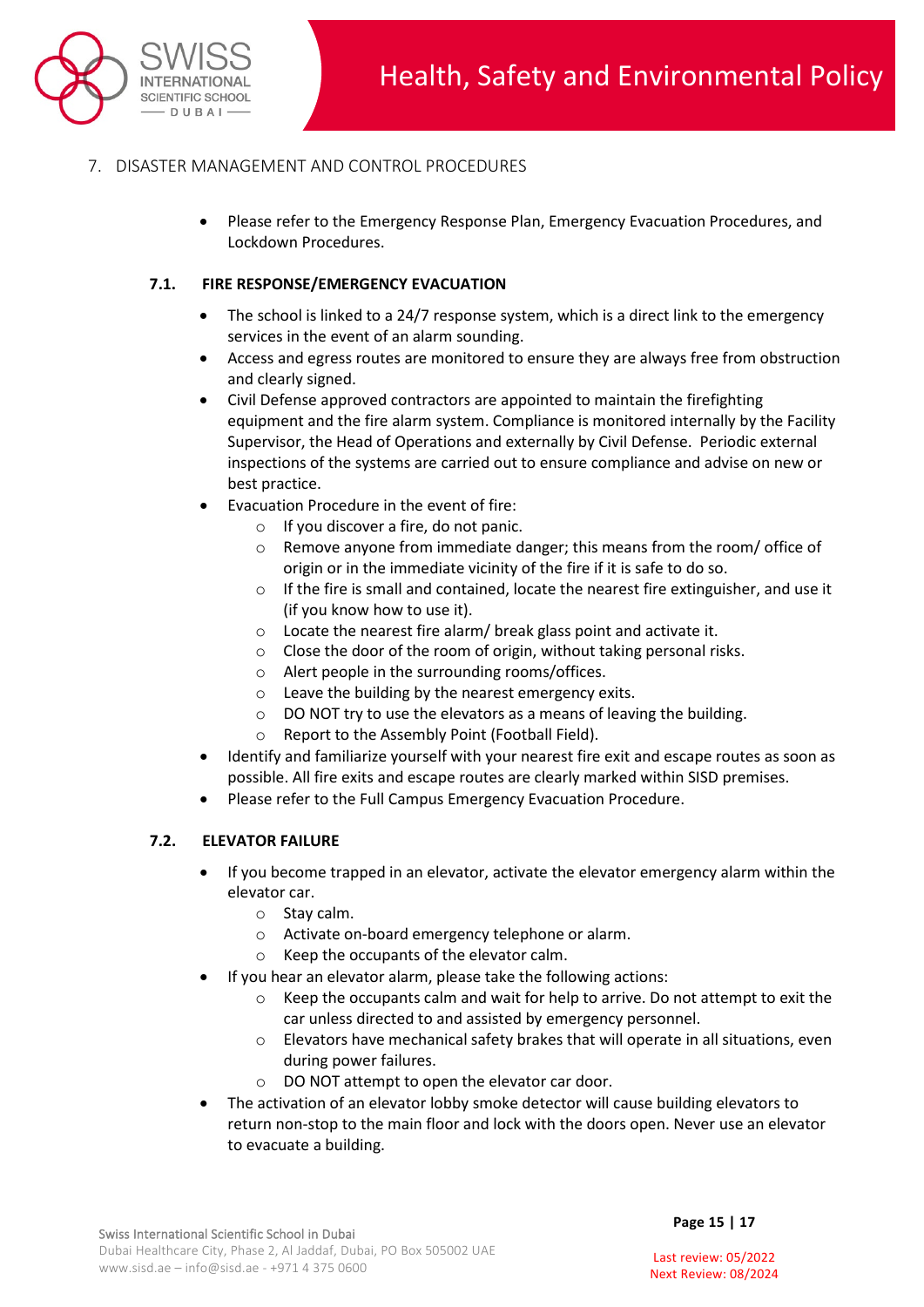

## **7.3. VENTILATION PROBLEM**

- If Smoke or Bad Smell come from the ventilation immediately inform security emergency number on 00971 55 281 4906 and/or SISD facilities department
- Evacuate the building if necessary or instructed by security/facilities department.
- Use standard evacuation procedure as mentioned above.

#### **7.4. BOMB THREAT**

- Bomb threats can be received by various means including over the telephone, post, fax, or email.
- Should you receive a threat by telephone then we require you to complete the Bomb Threat Checklist (Appendix A), as soon as possible, for you to recall the conversation as accurately as possible. You can print the form from the public folder in the SISD server. Please familiarize yourself with this form to ensure what information you should be noting. Once completed please hand it to the Head of Facilities.
- Should a threat be received by post, fax or email please hand it over to the HSO / Head of Facilities immediately.
- Please alert the HSO or the HSE Committee, or the most senior member of staff available at the time.
- The decision to evacuate the building is the responsibility of the SISD Facilities Management Department.
- The standard fire evacuation procedure should be followed. Please refer to the Full Campus Emergency Evacuation Procedure

| DUINU THEAL CHECKISL                        |      |  |                 |                                                          |                                       |  |                  |  |                          |  |
|---------------------------------------------|------|--|-----------------|----------------------------------------------------------|---------------------------------------|--|------------------|--|--------------------------|--|
| <b>Time Received:</b><br><b>Time Ended:</b> |      |  |                 | <b>Caller's Voice (Tick off)</b>                         |                                       |  |                  |  |                          |  |
|                                             |      |  |                 |                                                          |                                       |  |                  |  |                          |  |
| <b>Caller No:</b><br>Date:                  |      |  | Calm            |                                                          | Loud                                  |  | Whispered        |  | Ragged                   |  |
| <b>EXACT WORDING OF THE THREAT</b>          |      |  | Angry           |                                                          | Laughter                              |  | Nasal            |  | <b>Clearing Throat</b>   |  |
|                                             |      |  | Excited         |                                                          | Crying                                |  | Stutter          |  | <b>Cracking Voice</b>    |  |
|                                             |      |  | Slow            |                                                          | Normal                                |  | Lisp             |  | Disguised                |  |
|                                             |      |  | Rapid           |                                                          | Distinct                              |  | Raspy            |  | Accent                   |  |
|                                             |      |  | Soft            |                                                          | Blurred                               |  | Deep             |  | Familiar                 |  |
|                                             |      |  |                 |                                                          | If familiar, whom does it sound like? |  |                  |  |                          |  |
| Questions to ask the Caller                 |      |  |                 | <b>Background Sounds (Tick</b><br>off)                   |                                       |  |                  |  |                          |  |
| 1. When will the bomb explode?              |      |  |                 |                                                          | Voices                                |  | Clear            |  | <b>Animal Noises</b>     |  |
| 2. Where is the bomb?                       |      |  |                 |                                                          | Music                                 |  | Static           |  | <b>House Noises</b>      |  |
| 3. What does it look like?                  |      |  |                 |                                                          | Street                                |  | Booth            |  | PA System                |  |
| 4. What type of bomb is it?                 |      |  |                 |                                                          | Motor                                 |  | Local            |  | Office Machinery         |  |
| 5. What will cause it to explode?           |      |  |                 |                                                          | Crockery                              |  | Long<br>Distance |  | <b>Factory Machinery</b> |  |
| 6. Did you place the bomb?                  |      |  |                 | Other:                                                   |                                       |  |                  |  |                          |  |
| 7. Is there only one bomb?                  |      |  |                 | <b>Threat Language (Tick off)</b>                        |                                       |  |                  |  |                          |  |
| 8. Why did you plant a bomb?                |      |  |                 |                                                          | Well Spoken (Educated)                |  |                  |  | Foul                     |  |
| 9. Where are you now?                       |      |  |                 |                                                          | Taped                                 |  |                  |  | Irrational               |  |
| 10. What is your name?                      |      |  |                 |                                                          | Message Read by Threat<br>Maker       |  |                  |  | Incoherent               |  |
| 11. What is your address?                   |      |  |                 | <b>IMPORTANT:</b>                                        |                                       |  |                  |  |                          |  |
|                                             |      |  |                 | Ensure the call is reported to the School Principal, the |                                       |  |                  |  |                          |  |
|                                             |      |  |                 | HSO (00971 55 591 2393) and Security Emergency Number    |                                       |  |                  |  |                          |  |
|                                             |      |  |                 | (00971 55 570 4689)                                      |                                       |  |                  |  |                          |  |
| <b>Characteristic of Caller</b>             |      |  |                 | PERSON RECEIVING THREAT                                  |                                       |  |                  |  |                          |  |
| Sex:                                        | Male |  | Female<br>Date: |                                                          |                                       |  |                  |  |                          |  |
| Race:<br>Age:                               |      |  |                 | Name:                                                    |                                       |  |                  |  |                          |  |
| Remarks:                                    |      |  |                 | Position:                                                |                                       |  |                  |  |                          |  |
| Number at which the call was received:      |      |  |                 |                                                          | Phone Number:                         |  |                  |  |                          |  |
| Signature                                   |      |  |                 | Remarks:                                                 |                                       |  |                  |  |                          |  |
|                                             |      |  |                 |                                                          |                                       |  |                  |  |                          |  |

and the company of the company